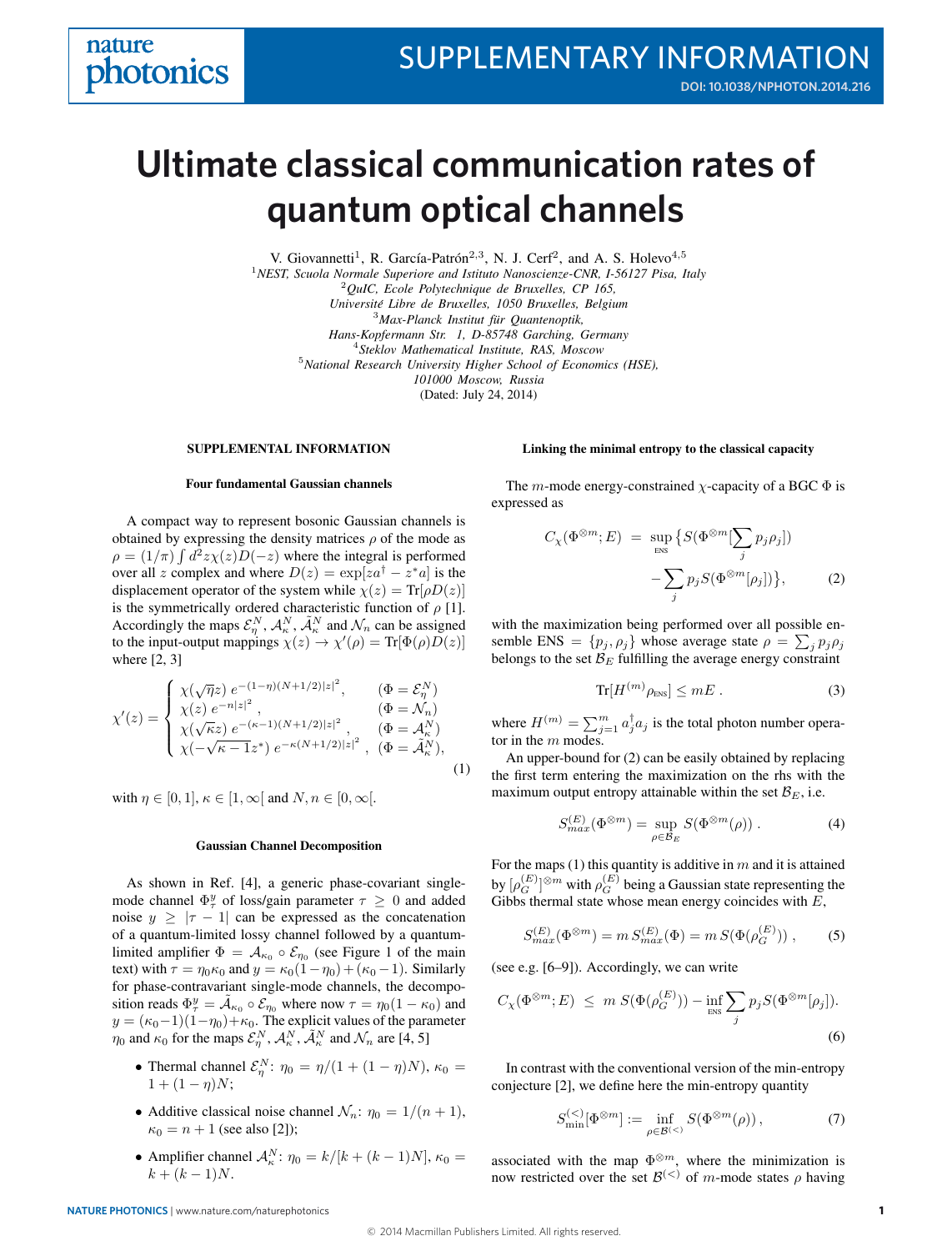bounded mean input energy, i.e.,  $\text{Tr}[H^{(m)}\rho] < \infty$  (the minimization can be further restricted to the pure states of  $\mathcal{B}^{(<)}$ due to the concavity of  $S$ ). This allows us to rewrite the upper bound as

$$
C_{\chi}(\Phi^{\otimes m}; E) \leq m S(\Phi(\rho_G^{(E)})) - S_{\text{min}}^{(<)}[\Phi^{\otimes m}], \quad (8)
$$

where the last inequality follows by exploiting the fact that for all  $\rho_i$  entering in one of the allowed ensembles ENS =  $\{p_j, \rho_j\}$ , the term  $S(\Phi^{\otimes m}[\rho_j])$  can be lower bounded by  $S_{\text{min}}^{(<)}[\Phi^{\otimes m}]$ . This can be seen by noticing that in order to satisfy Eq. (3) all states  $\rho_i$  which are associated with a not null probability  $p_j$  must be in  $\mathcal{B}^{(<)}$ .

Finally, owing to the proof of the conjecture (2) of the main text derived in this paper, one gets the simple expression

$$
C_{\chi}(\Phi^{\otimes m}; E) \leq m \left[ S(\Phi(\rho_G^{(E)})) - S(\Phi(|0\rangle\langle 0|)) \right] \tag{9}
$$

and hence

$$
C(\Phi; E) \leq S(\Phi(\rho_G^{(E)})) - S(\Phi(|0\rangle\langle 0|)) . \quad (10)
$$

It turns out that for the channels (1) these bounds are attainable by exploiting Gaussian encodings formed by Gaussian distribution of coherent states [10], yielding the expressions given in Eqs. (12), (14), (16), and (18).

# Mininal output entropy and classical capacity of the four fundamental Gaussian channels

Exploiting the conjecture (2) of the main text, we simply have to write the explicit expression of  $S(\Phi(|0\rangle\langle0|))$  for each of the four fundamental classes of bosonic Gaussian channels. Together with the expression of  $S(\Phi(\rho_G^{(E)}))$ , we can use Eq. (10) to compute the classical capacity for each of the four fundamental channels (as explained, the upper bound is achieved with a Gaussian encoding). The minimal entropy and corresponding capacities are listed below.

• Thermal channel  $\mathcal{E}_{\eta}^N$ :

$$
S_{\min}^{(<)}[\mathcal{E}_{\eta}^N] = g((1 - \eta)N) , \qquad (11)
$$

$$
C(\mathcal{E}_{\eta}^{N};E) = g(\eta E + (1 - \eta)N) - g((1 - \eta)N) ; (12)
$$

• Additive classical noise channel  $\mathcal{N}_n$ :

$$
S_{\min}^{(<)}(\mathcal{N}_n) = g(n) , \qquad (13)
$$

$$
C(\mathcal{N}_n; E) = g(E+n) - g(n) ; \qquad (14)
$$

• Amplifier channel  $A_{\kappa}^N$ :

$$
S_{\min}^{(<)}[{\cal A}_{\kappa}^N] = g((\kappa - 1)(N + 1)), \qquad (15)
$$

$$
C(\mathcal{A}_{\kappa}^{N}; E) = g(\kappa E + (\kappa - 1)(N + 1)) - g((\kappa - 1)(N + 1));
$$
 (16)

• Contravariant amplifier channel  $\tilde{\mathcal{A}}_k^N$ :

$$
S_{\min}^{(<)}[\tilde{\mathcal{A}}_{\kappa}^{N}] = g(\kappa(N+1)-1), \qquad (17)
$$
  

$$
C(\tilde{\mathcal{A}}_{\kappa}^{N}; E) = g(\kappa N + (\kappa - 1)(E+1))
$$

$$
-g(\kappa(N+1)-1)\t; \t(18)
$$

In all these expressions, the function  $g(x) = (x +$ 1)  $\log_2(x + 1) - x \log_2 x$  refers to the von Neumann entropy of a Gibbs thermal Bosonic state with a mean photon number equal to  $x$ .

# Classical capacity of an arbitrary single-mode Gaussian channel

Using the same approach, an identity analogous to Eq. (2) of the main text can be shown to hold also for arbitrary nondegenerate single-mode channels Ψ. Indeed, as discussed in Refs. [11, 12], with few notable exceptions of channels with degenerate noise or signal treated in Ref. [13] all the singlemode channels can be expressed as a proper concatenation of one of the maps  $\Phi$  of Eq. (1) together with two squeezing and/or displacement unitary transformations  $U$  and  $V$  acting on the input and/or the output of the communication line, i.e.  $\Psi = U \circ \Phi \circ V$  (the symbol " $\circ$ " representing concatenation of super-operators). From Eq. (2) of the main text it then follows that also for these maps the min-entropy conjecture applies: this time however  $S_{\min}^{(<)}[\Phi^{\otimes m}]$  is achieved over a Gaussian input obtained by properly squeezing the vacuum state to compensate the action of  $V$ . As different from the case of the BGCs of Eq. (1) this however will guarantee the optimality of Gaussian inputs for  $C(\Psi; E)$  and the additivity of  $C_{\chi}(\Psi; E)$ only for large enough values of the mean energy  $E$  (see e.g. Refs. [5, 14]).

## Entanglement of Formation

The two-mode Gaussian state  $\rho(\kappa, N)$  resulting from applying a two-mode squeezing operation  $U_{\kappa}$  to a thermal state  $\rho_G^{(N)}$ , of covaraince matrix  $(2N+1)$ diag $(1, 1)$  tensor the vacuum state (covariance matrix diag $(1, 1)$ ) reads

$$
\gamma = \left(\begin{array}{cc} aI & c\sigma_z \\ c\sigma_z & bI \end{array}\right),\tag{19}
$$

where  $\sigma_z = \text{diag}(1, -1)$ ,  $a = 2(N + 1)\kappa - 1$ ,  $b = 2(N + 1)\kappa$  $1)\kappa - (2N + 1)$  and  $c = 2(N + 1)\sqrt{\kappa(\kappa - 1)}$ .

*The upper bound* It is easy to see that the covariance matrix can be decomposed as

$$
\gamma = \gamma_0 + M \tag{20}
$$

where

$$
\gamma_0 = \begin{pmatrix} (2\kappa - 1)I & 2\sqrt{\kappa(\kappa - 1)}\sigma_z \\ 2\sqrt{\kappa(\kappa - 1)}\sigma_z & (2\kappa - 1)I \end{pmatrix} \tag{21}
$$

2